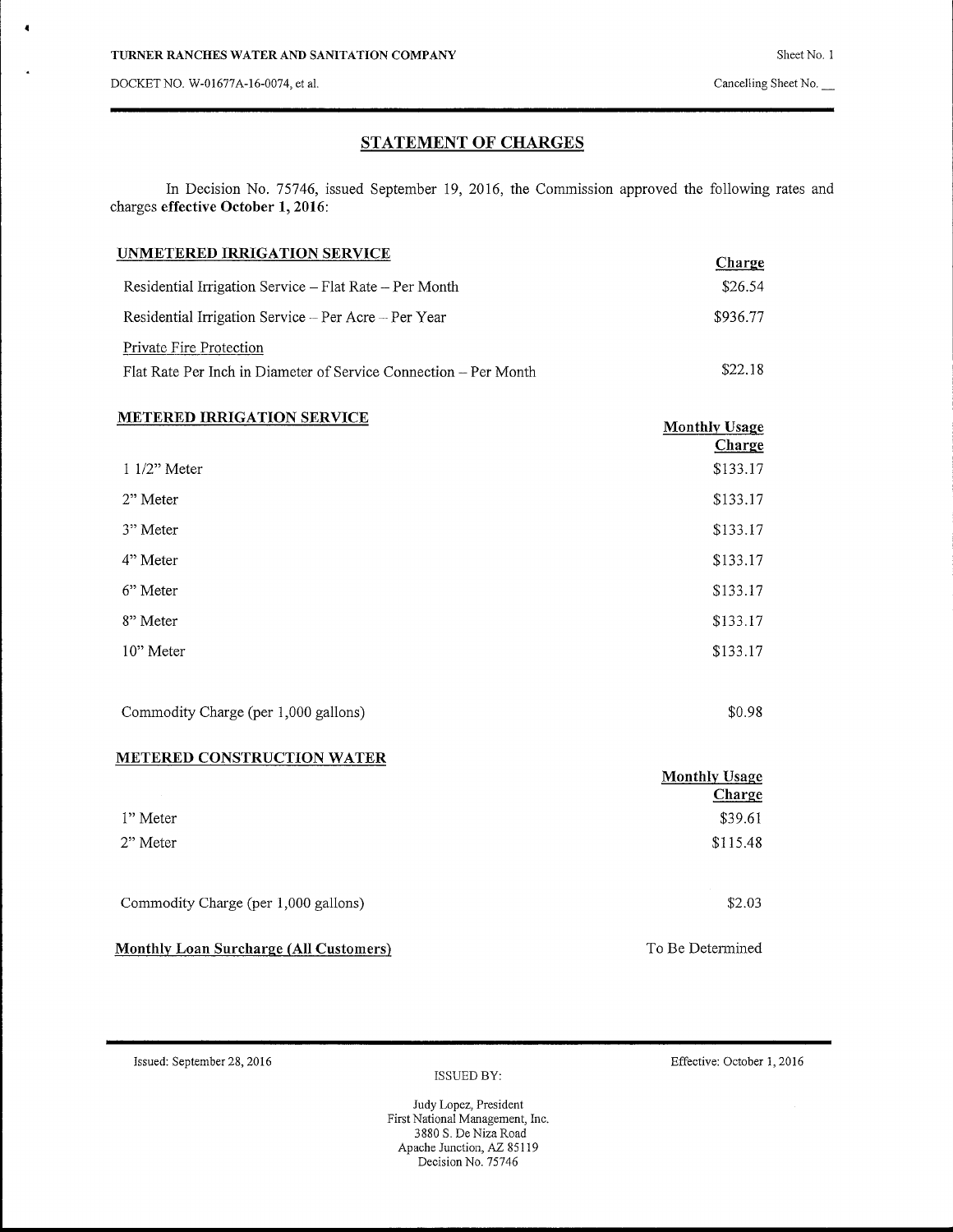DOCKET no. W-01677A-16-0074, et al.

 $\bullet$ 

# **STATEMENT OF** CHARGES

# **SERVICE LINE AND METER INSTALLATION CHARGES**

(Refundable pursuant to A.A.C. R14-2-405)

| <b>Meter Sizes</b>             | <b>Service Line</b><br><b>Charges</b> | <b>Meter Installation</b><br><b>Charges</b> |
|--------------------------------|---------------------------------------|---------------------------------------------|
| $5/8$ " x $3/4$ " Meter        | At Cost                               | At Cost                                     |
| $3/4$ " Meter                  | At Cost                               | At Cost                                     |
| 1" Meter                       | At Cost                               | At Cost                                     |
| $11/2$ " Meter                 | At Cost                               | At Cost                                     |
| 2" Meter (Turbo & Compound)    | At Cost                               | At Cost                                     |
| 3" Meter (Turbo & Compound)    | At Cost                               | At Cost                                     |
| 4" Meter (Turbo & Compound)    | At Cost                               | At Cost                                     |
| $6$ " Meter (Turbo & Compound) | At Cost                               | At Cost                                     |
| 8" Meter & Larger              | At Cost                               | At Cost                                     |

Issued: September 28, 2016 Effective: October 1, 2016

ISSUED BY: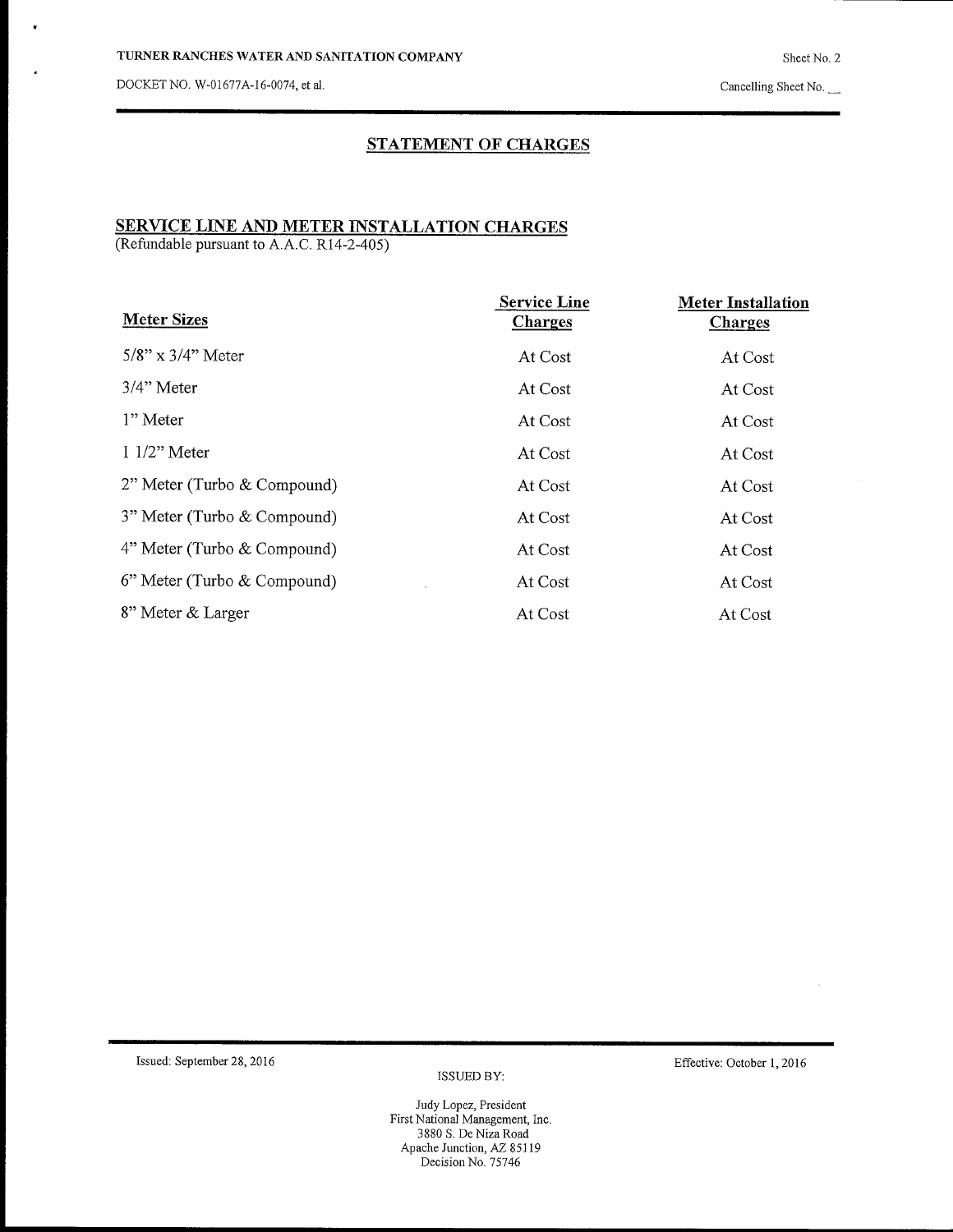DOCKET NO. W-01677A-16-0074, et al.  $\blacksquare$ 

**I**

# **STATEMENT OF CHARGES**

## **OTHER SERVICE CHARGES**

| Service                                       | Charge  |
|-----------------------------------------------|---------|
| Establishment                                 | \$20.00 |
| Reconnection (Delinquent)                     | 20.00   |
| Meter Test (if correct)                       | 25.00   |
| Deposit                                       | *       |
| Deposit Interest                              | $\ast$  |
| Re-Establishment (within 12 months)           | $**$    |
| NSF Check                                     | \$15.00 |
| Deferred Payment                              | $***$   |
| Meter Re-Read (if correct)                    | \$15.00 |
| Late Payment Penalty                          | 1.50%   |
| After Hours Service Charge (customer request) | \$50.00 |
| Moving Customer Meter (customer request)      | At Cost |

\* Per A.A.C. R14-2-403(B).

**\* \*** Months off system times the monthly minimum charge per A.A.C. R14-2-403(D).

\*\*\* 2.00% of monthly minimum for the comparable sized meter connection, but no less than \$10.00 per month. The service charge for fire sprinklers is only applicable for service lines separate and distinct from the primary water service line.

ISSUED BY:

Issued: September 28, 2016 Effective: October l, 2016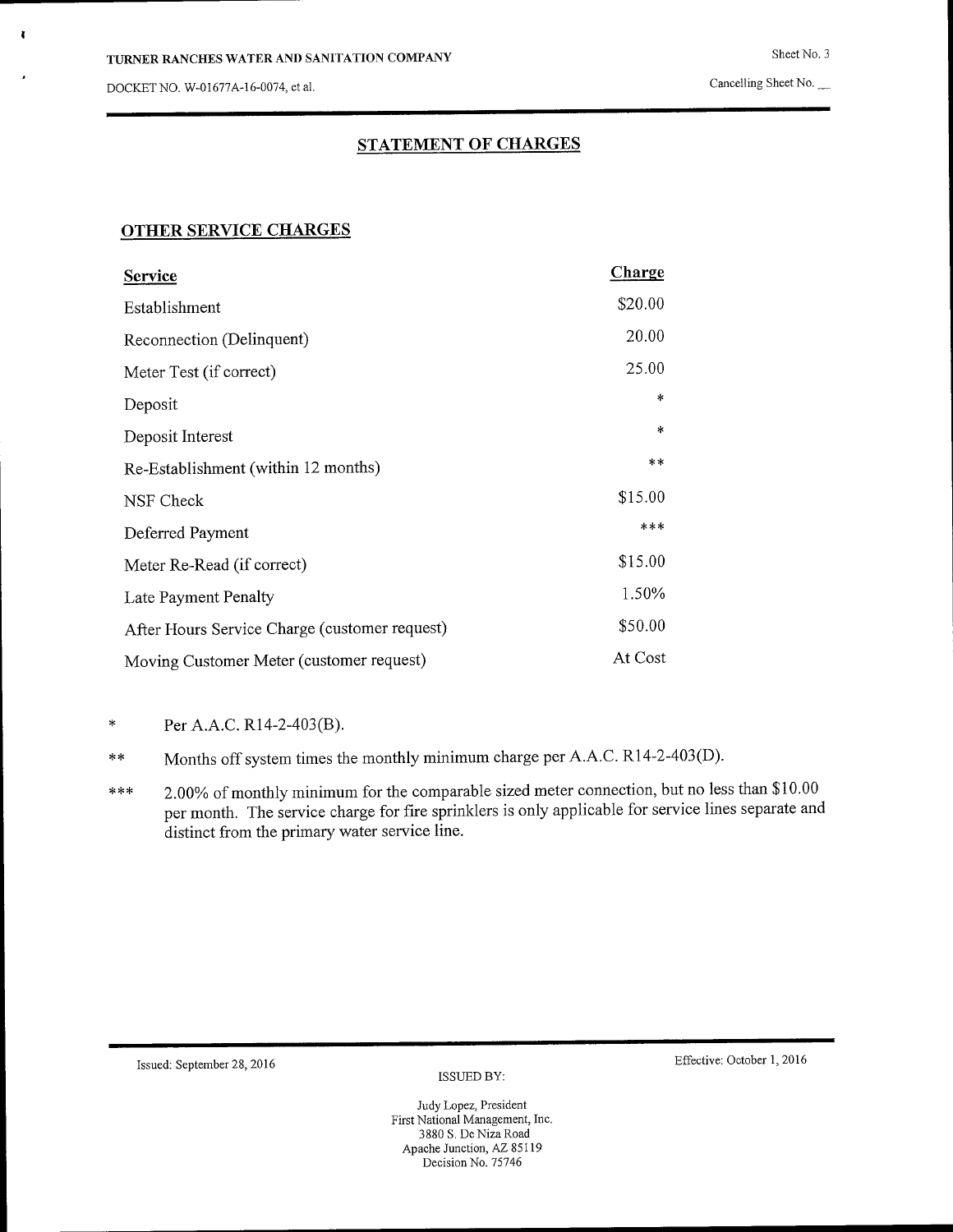÷

DOCKET NO. W-01677A-16-0074, et al.

*4*

 $\bar{z}$ 

### **STATEMENT OF CHARGES**

### TAXES AND ASSESSMENTS

In addition to the collection of its regular rates and charges, the Company shall collect from its customers a proportionate share of any privilege, sales or use tax pursuant to A.A.C. R14-2-409(D).

Is s ued: September 28, 2016 Effective: October 1, 2016

 $\cdot$ 

 $\,$  ISSUED BY:

Sheet No. 4

Cancelling Sheet No.

 $\overline{\phantom{a}}$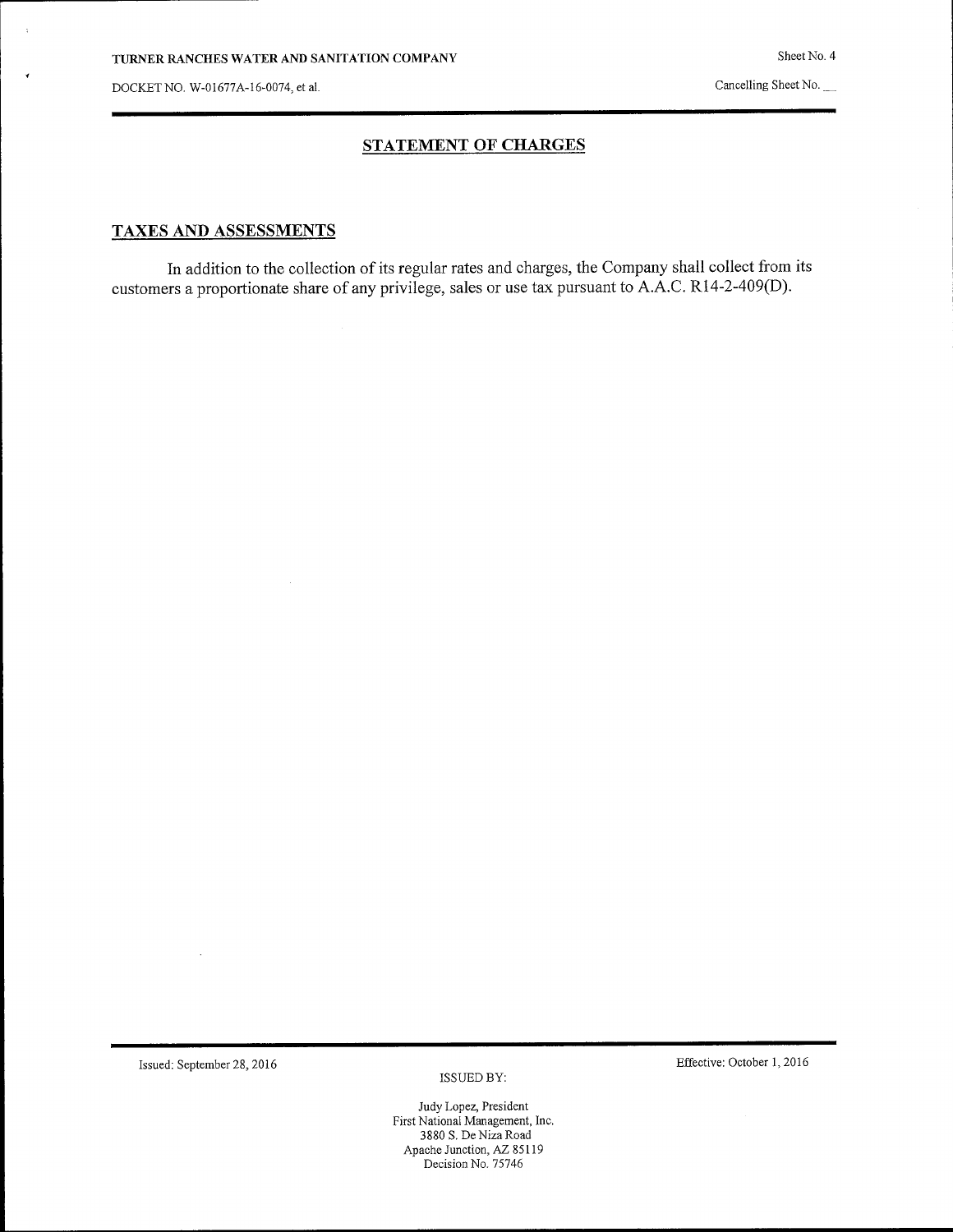|                                                                    | <b>ORIGINAL</b>                                                                                                                                                                                                                                                                                                                                                                                                                                                                            | 0000173616                                                                                                                                           |
|--------------------------------------------------------------------|--------------------------------------------------------------------------------------------------------------------------------------------------------------------------------------------------------------------------------------------------------------------------------------------------------------------------------------------------------------------------------------------------------------------------------------------------------------------------------------------|------------------------------------------------------------------------------------------------------------------------------------------------------|
| $\mathbf{1}$<br>2<br>3<br>$\overline{4}$                           | SHAPIRO LAW FIRM, P.C.<br>Jay L. Shapiro (No. 014650)<br>1819 E. Morten Avenue, Suite 280<br>Phoenix, Arizona 85020<br>Telephone (602) 559-9575<br>jay@shapslawaz.com<br>Attorney for Turner Ranches Water and Sanitation Company                                                                                                                                                                                                                                                          | RECAMMENT<br>AZ CORP COMMENTERIA<br>DOCKET CONTESS.<br>2016 SEP 28 PM 4 35                                                                           |
| 5<br>6                                                             | BEFORE THE ARIZONA CORPORATION COMMISSION                                                                                                                                                                                                                                                                                                                                                                                                                                                  |                                                                                                                                                      |
| $\overline{7}$<br>8<br>9<br>10<br>11<br>12<br>13<br>14<br>15<br>16 | IN THE MATTER OF THE APPLICATION<br>OF TURNER RANCHES WATER AND<br>SANITATION COMPANY FOR<br>AUTHORITY TO (1) ISSUE EVIDENCE OF<br>INDEBTEDNESS IN AN AMOUNT NOT TO<br>EXCEED \$450,000 IN CONNECTION WITH<br>CAPITAL IMPROVEMENTS; AND (2)<br>ENCUMBER ITS REAL PROPERTY AND<br>PLANT AS SECURITY FOR SUCH<br><b>INDEBTEDNESS.</b><br>IN THE MATTER OF THE APPLICATION<br>OF TURNER RANCHES WATER AND<br>SANITATION COMPANY, AN ARIZONA<br>CORPORATION, FOR A<br>NATION OF THE FAIR VALUE | DOCKET NO: W-01677A-16-0074<br>Arizona Corporation Commission<br><b>DOCKETED</b><br>SEP 28 2016<br><b>DOCKETED BY</b><br>DOCKET NO: W-01677A-16-0076 |
| 17<br>18                                                           | Y PLANTS AND<br>ID FOR INCREASES IN ITS<br>ER RATES AND CHARGES FOR<br>ILITY SERVICE BASED THEREON.                                                                                                                                                                                                                                                                                                                                                                                        | <b>NOTICE OF COMPLIANCE</b>                                                                                                                          |
| 19<br>20                                                           | Turner Ranches Water and Sanitation Company ("Company") hereby files this                                                                                                                                                                                                                                                                                                                                                                                                                  |                                                                                                                                                      |
| 21<br>22                                                           | Notice of Compliance pursuant to Decision No. 75746 (September 19, 2016). Attached as<br>Exhibit A is the Company's revised schedules of rates and charges.                                                                                                                                                                                                                                                                                                                                |                                                                                                                                                      |
| 23                                                                 | .                                                                                                                                                                                                                                                                                                                                                                                                                                                                                          |                                                                                                                                                      |
| 24                                                                 | .                                                                                                                                                                                                                                                                                                                                                                                                                                                                                          |                                                                                                                                                      |
| 25                                                                 | .                                                                                                                                                                                                                                                                                                                                                                                                                                                                                          |                                                                                                                                                      |
| 26                                                                 |                                                                                                                                                                                                                                                                                                                                                                                                                                                                                            |                                                                                                                                                      |
| SHAPIRO LAW FIRM<br>A PROFESSIONAL CORPORATION                     |                                                                                                                                                                                                                                                                                                                                                                                                                                                                                            |                                                                                                                                                      |

4

**l II**

4